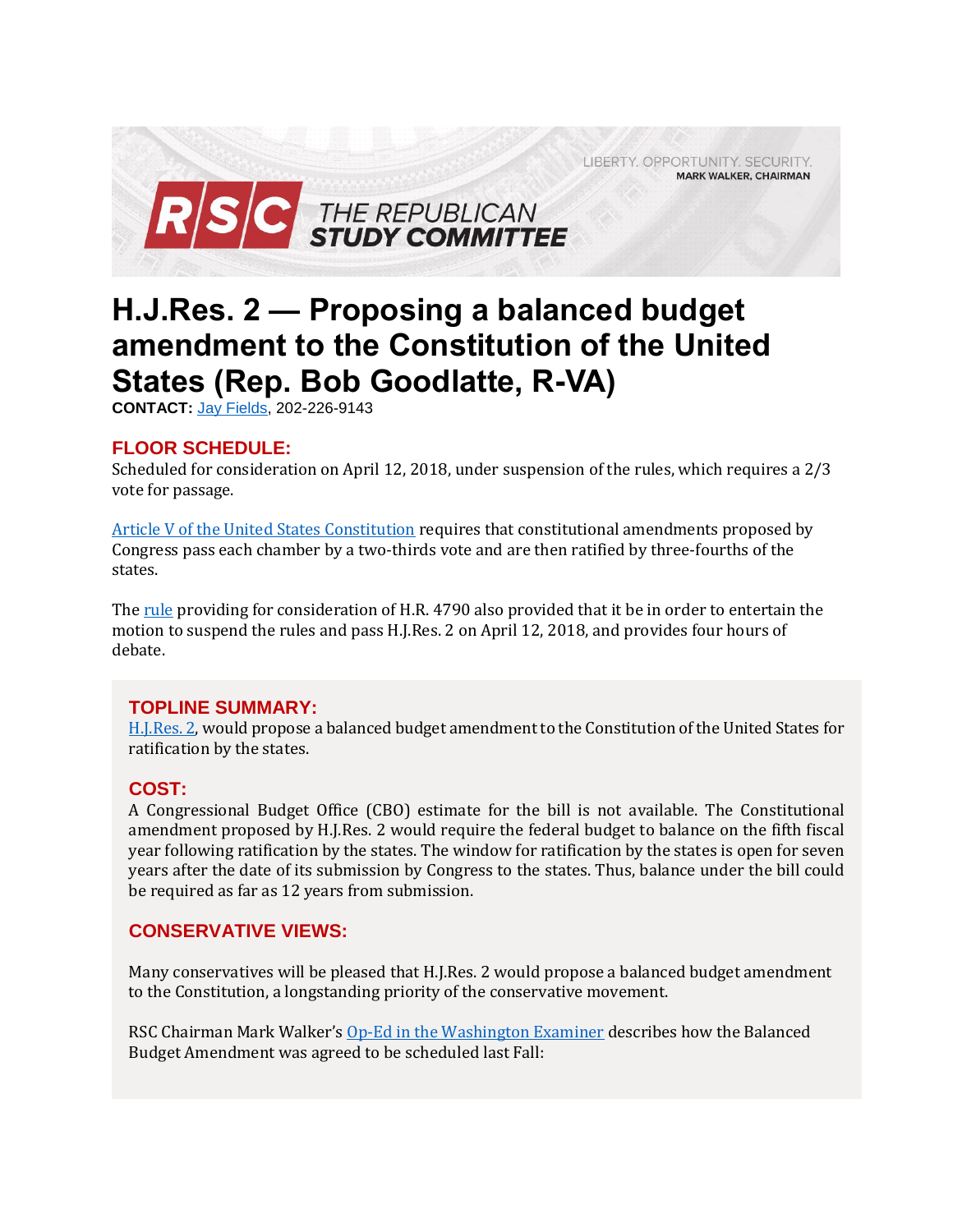"When the president and Speaker of the House Paul Ryan asked if the Republican Study Committee would support the Senate's budget in order to move the tax reform process ahead, we requested and received a commitment that the House would vote on a balanced budget amendment as well as deficit reduction legislation in the spring.

"I am thankful that the House is scheduled to fulfill part of that commitment and consider a balanced budget amendment. While many conservatives have differing ideas about the best way to construct such an amendment, they all share the same basic premise: The federal government should not spend more than it takes in. Enshrining this commonsense concept in the Constitution will send a powerful message, and more importantly, constrain Congress and the executive branch from spending us into a fiscal catastrophe. Even if this amendment fails to receive the supermajority support it needs from the House and Senate to be sent to the states for ratification, holding a vote on the balanced budget amendment will show the public where their elected representatives stand on the issue of constraining government.

"As important as the vote on the balanced budget amendment is, what comes next is even more important. House Republicans need to show how we will reduce spending to balance the budget and begin the process of paying down the unsustainable debt."

Some conservatives may be concerned that the amendment does not contain a spending limitation, and thus would allow balance to be achieved simply by raising taxes. Moreover, the amendment's prohibition on raising taxes could be waived by a simple majority rollcall vote.

- **Expand the Size and Scope of the Federal Government?** No, the Constitutional amendment would require the budget to be balanced.
- **Encroach into State or Local Authority?** No.
- **Delegate Any Legislative Authority to the Executive Branch?** No.
- **Contain Earmarks/Limited Tax Benefits/Limited Tariff Benefits?** No.

#### **DETAILED SUMMARY AND ANALYSIS:**

The joint resolution would propose a balanced budget amendment to the Constitution of the United States for ratification by three-fourths of the states. Ratification would have to take place within seven years. The amendment would not take affect for five years following ratification by the states. For the amendment to be proposed to the states, it must first pass each chamber of Congress by twothirds votes.

The amendment would require that for a fiscal year total outlays not exceed total receipts, but this requirement could be waived upon a three-fifths rollcall vote by each chamber.

The amendment would prohibit increasing the debt limit unless waived upon a three-fifths rollcall vote by each chamber.

The amendment requires the President to propose an annual budget that balances for that fiscal year.